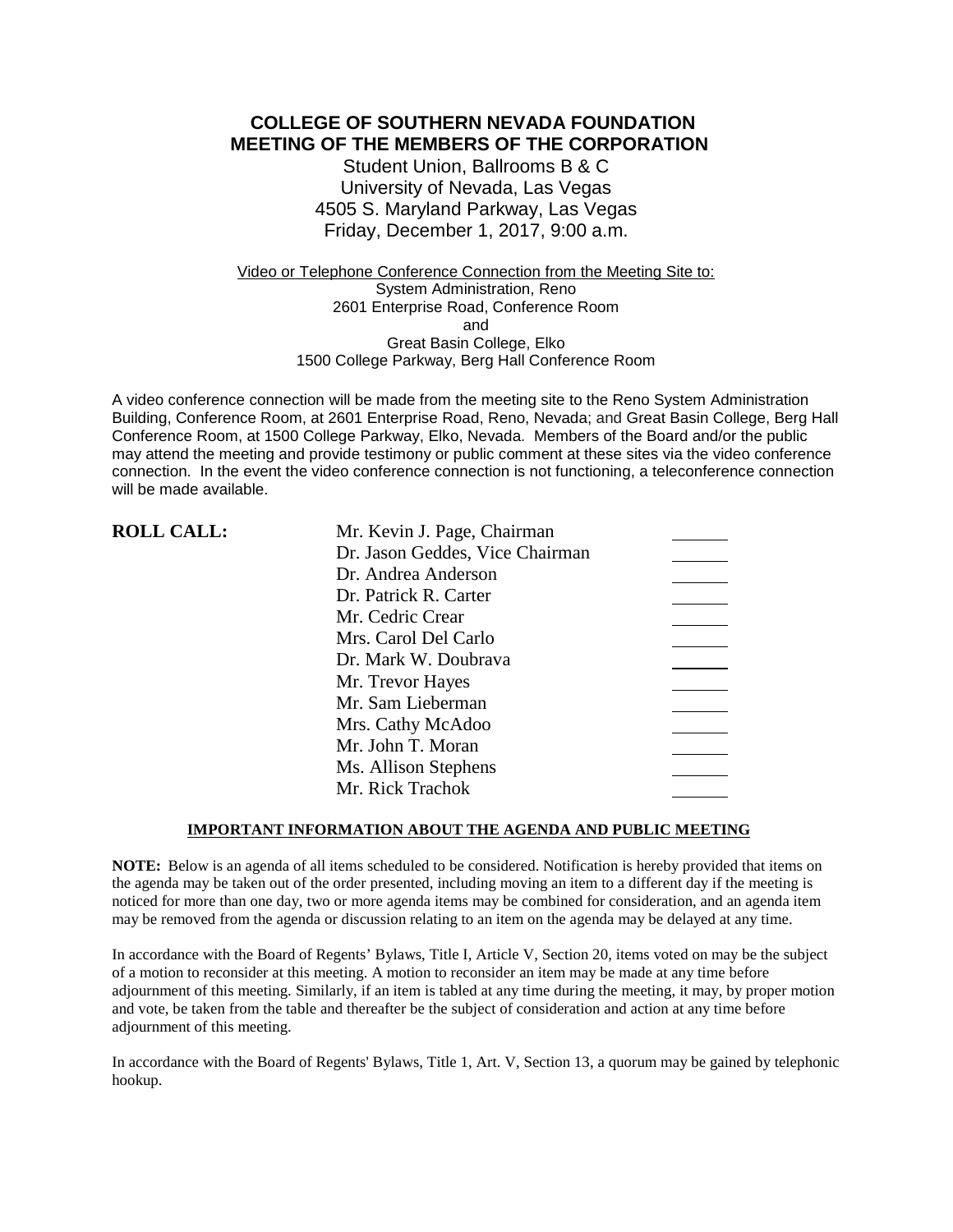Some agenda items are noted as having accompanying reference material. Reference material may be accessed on the electronic version of the agenda by clicking the reference link associated with a particular item. The agenda and associated reference material may also be accessed on the Internet by visiting the Board of Regents' website at:

### <http://system.nevada.edu/Nshe/index.cfm/administration/board-of-regents/meeting-agendas/>

Many public libraries have publicly accessible computer terminals. Copies of the reference material and any additional support materials that are submitted to the Board of Regents' Office and then distributed to the members of the Board of Regents after the mailing of this agenda but before the meeting, will be made available as follows: 1. Copies of any such materials are available at the Board of Regents' Office at 2601 Enterprise Road, Reno, Nevada and the Board of Regents' Office at 4300 South Maryland Parkway, Las Vegas, Nevada. A copy may be requested by calling Angela R. Palmer at (775) 784-4958; 2. Copies of any such materials will also be available at the meeting site.

Reasonable efforts will be made to assist and accommodate physically disabled persons attending the meeting. Please call the Board office at (775) 784-4958 in advance so that arrangements may be made.

## **1. PUBLIC COMMENT INFORMATION ONLY**

Public comment will be taken during this agenda item. No action may be taken on a matter raised under this item until the matter is included on an agenda as an item on which action may be taken. Comments will be limited to three minutes per person. Persons making comment will be asked to begin by stating their name for the record and to spell their last name. The Chairman may elect to allow additional public comment on a specific agenda item when that agenda item is being considered.

In accordance with Attorney General Opinion No. 00-047, as restated in the Attorney General's Open Meeting Law Manual, the Chairman may prohibit comment if the content of that comment is a topic that is not relevant to, or within the authority of, the Board of Regents, or if the content is willfully disruptive of the meeting by being irrelevant, repetitious, slanderous, offensive, inflammatory, irrational or amounting to personal attacks or interfering with the rights of other speakers.

# **2. ANNUAL REPORT FOR POSSIBLE ACTION**

The College of Southern Nevada (CSN) Foundation requests approval of its Annual Report, including the Annual Gift Report, as presented by John Hester, Chairman of the Board – CSN Foundation. *[\(Ref. CSN-2\)](https://nshe.nevada.edu/wp-content/uploads/file/BoardOfRegents/Agendas/2017/nov-mtgs/foundation-refs/csn/CSN-2.pdf)*

### **3. OFFICERS INFORMATION ONLY**

At the annual meeting of the Board of Trustees, the following officers were nominated to continue to serve a two-year term from July 1, 2016, to June 30, 2018.

John Hester, Chairman of the Board Terry Shirey, Vice Chairman of the Board Matthew Frazier, Secretary Jeffrey Cooper, Treasurer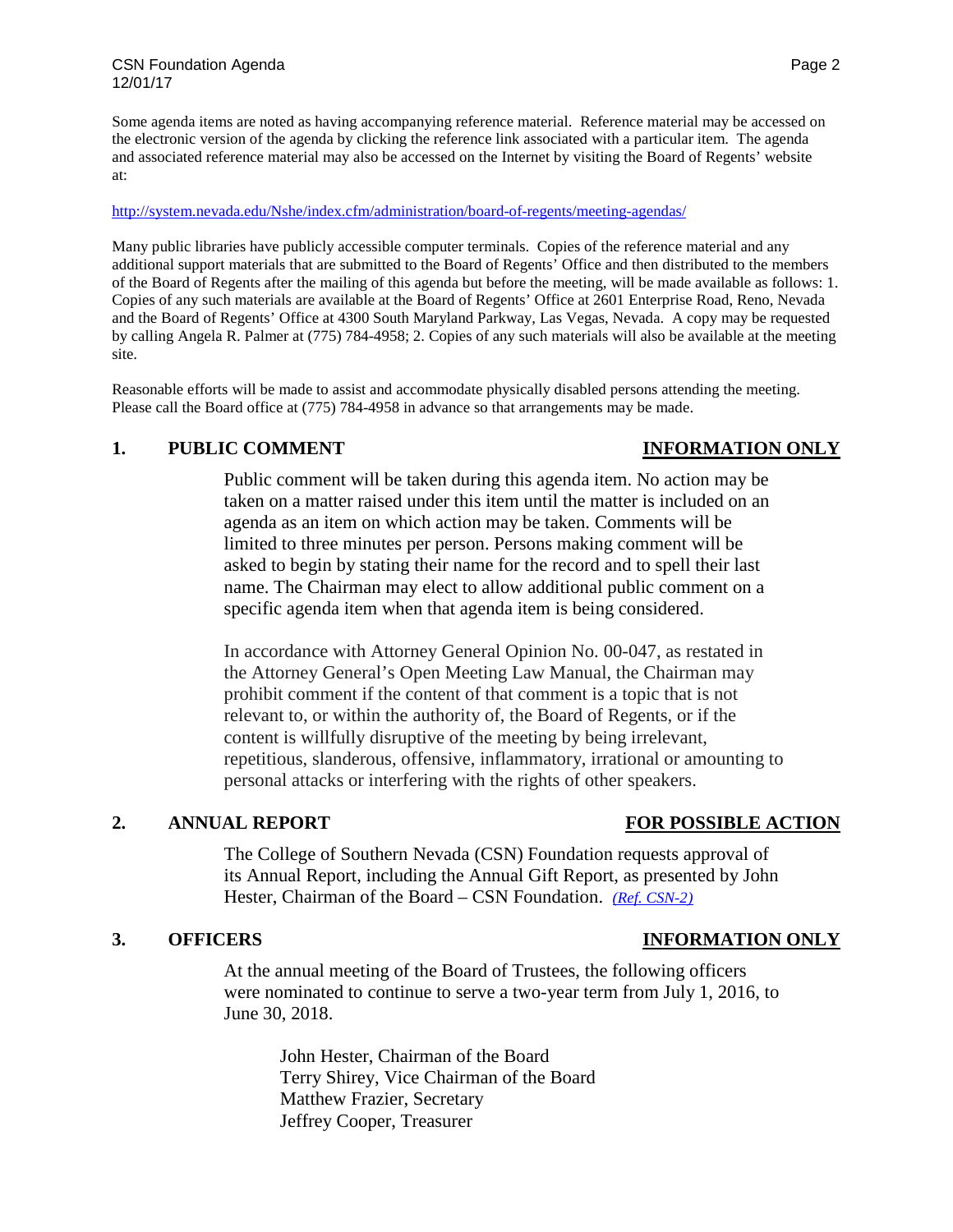Consent items will be considered together and acted on in one motion unless an item is removed to be considered separately by the Chairman.

# **4a. FINANCIAL STATEMENTS AND FOR POSSIBLE ACTION MANAGEMENT LETTER**

The CSN Foundation requests approval of the CSN Foundation Financial Statements and Management Letter for the year ended June 30, 2017, along with the top 10 payee schedule. *[\(Refs. CSN-4a\(1\)](https://nshe.nevada.edu/wp-content/uploads/file/BoardOfRegents/Agendas/2017/nov-mtgs/foundation-refs/csn/CSN-4a(1).pdf) and [CSN-4a\(2\)\)](https://nshe.nevada.edu/wp-content/uploads/file/BoardOfRegents/Agendas/2017/nov-mtgs/foundation-refs/csn/CSN-4a(2).pdf)*

The CSN Foundation requests approval of the appointment of the following individuals to its Board of Trustees for a three-year term:

> Patricia Gilliano, Spring Valley Hospital & Medical Center Chuck Johnston, B & P – Advertising/Media/Public Relations Melissa Meacham-Grossman, ESPN Daniel J. Minella, DynTek Paul Moffat, Arista Wealth Management Melissa Walker, Dignity Health Melissa Young, Switch

# **4c. REAPPOINTMENTS FOR POSSIBLE ACTION**

The CSN Foundation requests approval of the reappointment of the following individuals to its Board of Trustees for another threeyear term:

> Seth Maurer, CORE Construction Edgar Patino, NV Energy James York, Valley Bank of Nevada

# **5. NEW BUSINESS INFORMATION ONLY**

Items for consideration at future meetings may be suggested. Any discussion of an item under "New Business" is limited to description and clarification of the subject matter of the item, which may include the reasons for the request.

# **4. CONSENT ITEMS FOR POSSIBLE ACTION**

**4b. APPOINTMENTS FOR POSSIBLE ACTION**